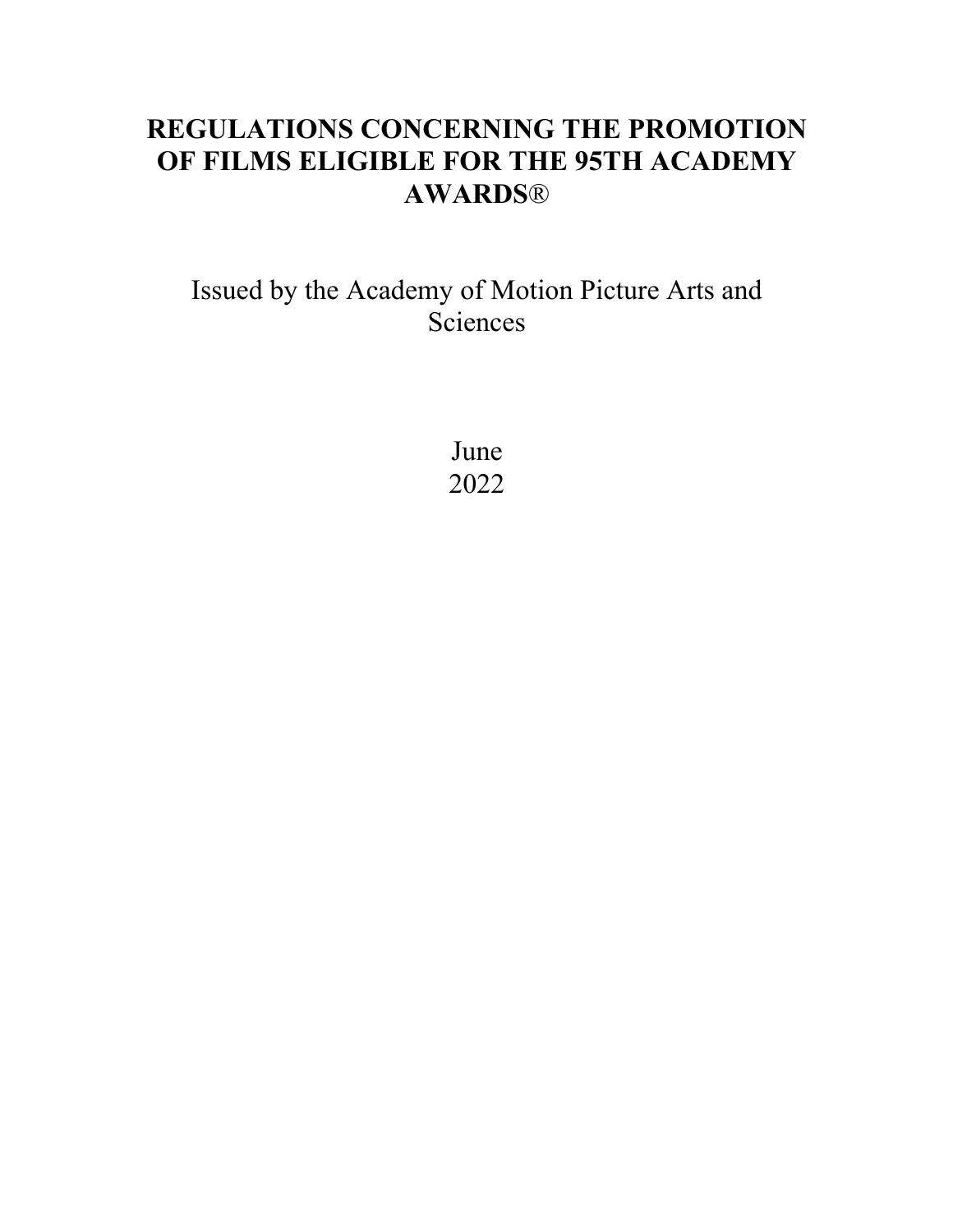#### OVERVIEW

In an effort to maintain a high degree of fairness and transparency in the process by which producers, distributors, marketers and others (collectively referred to as "film companies") promote films eligible for Academy Awards® to Academy members, the Board of Governors of the Academy of Motion Picture Arts and Sciences has developed a set of regulations for the annual rite generally known as "campaigning."

In an attempt to strengthen this effort and streamline the mailing of awards materials to Academy members, ALL sanctioned items for eligible films must be sent using an Academy approved mailing house. Any film company that wishes to send materials to Academy members must follow this protocol. Each approved mailing house will be given an official list of Academy members who have opted-in along with their contact information to facilitate each mailing. This information is for materials mailing purposes only and will not be shared publicly.

It is the Academy's goal to ensure that the Awards competition is conducted in a fair and ethical manner. The Academy requires that voting members of the Academy make their choices based solely on the artistic and technical merits of the eligible films and achievements.

If any campaign activity is determined by the Board of Governors to work in opposition to that goal, whether or not anticipated by these regulations, the Board of Governors may take any corrective actions or assess any penalties, including disqualification, that in its discretion it deems necessary to protect the reputation and integrity of the awards process. Furthermore, any Academy member who has authorized, executed or otherwise enabled a campaign activity that is determined by the Board of Governors to have undermined the letter or spirit of these regulations may be subject to suspension of membership or expulsion from the Academy.

It should not be assumed that any tactics or activities not specifically addressed by these regulations are acceptable. The Academy is willing to review any materials or answer any questions that arise in advance. Marketers are also urged to familiarize themselves with the Academy's regulations for using its intellectual properties (www.oscars.org/legal/regulations).

For more information about the Awards Rules, including eligibility and submission procedures, go to www.oscars.org/rules.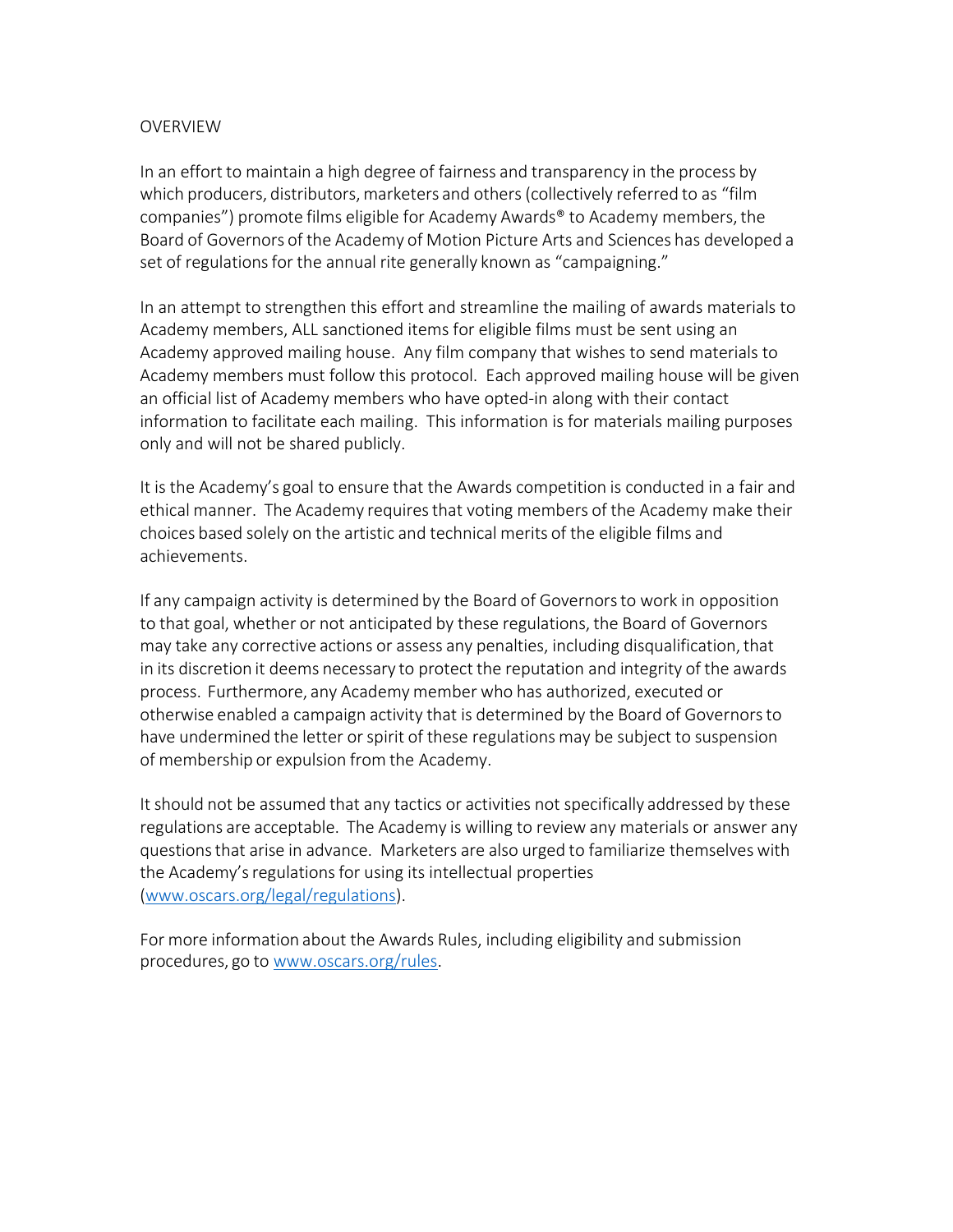## 1. In Person Screenings and Digital Screeners

The Academy encouragesthe screening of eligible films in a theatrical setting for its members.

Distribution of digital screeners to Academy members is allowed via the Academy's streaming platform (Academy Screening Room) or by providing a link to the film to members.

Digital screeners must include closed captioning but may not include any additional audio or video material, such as information about the making of the movie.

- a. Films currently on the Academy Screening Room: In addition to sending Watch Now notices that the film is available to view on the Academy Screening Room, film companies may also send members a link to view the film that is subtitled in a language other than the languages available on the Academy Screening Room.
- b. Films not yet available on the Academy Screening Room: If a film is not yet available on the Academy Screening Room, film companies may provide members a link to view the film. The link to view the film may be subtitled in any language. Once the film becomes available on the Academy Screening Room, said link should be deactivated.
- c. Q&As and Scene at the Academy:
	- i. In Person Q&As: Members may be invited to in person screenings by film companies that are preceded or followed by an in person Q&A session or similar live participation by persons associated with making the film.
	- ii. Virtual Q&As (Live or Pre-recorded): Film companies may send a link to a virtual Q&A with persons associated with making the film, so long as the virtual Q&A is attached to a notice that the film is available to view on the Academy Screening Room or accompanies a link to view the film. Only one virtual Q&A per invite is permitted.
	- iii. Scene at the Academy: Scene at the Academy may be referenced in FYC mailings about screening opportunities to members.
	- iv. After nominations: After nominations are announced, and until the final polls close, Academy members may be invited to a maximum of four screenings of a nominated film preceded or followed by a Q&A (in person, virtual (live or prerecorded)). All participants in such Q&A's other than the moderator must be nominated or have been eligible for nomination. These limitations do not apply to Scene at the Academy, which may continue to be referenced in FYC mailings post nominations.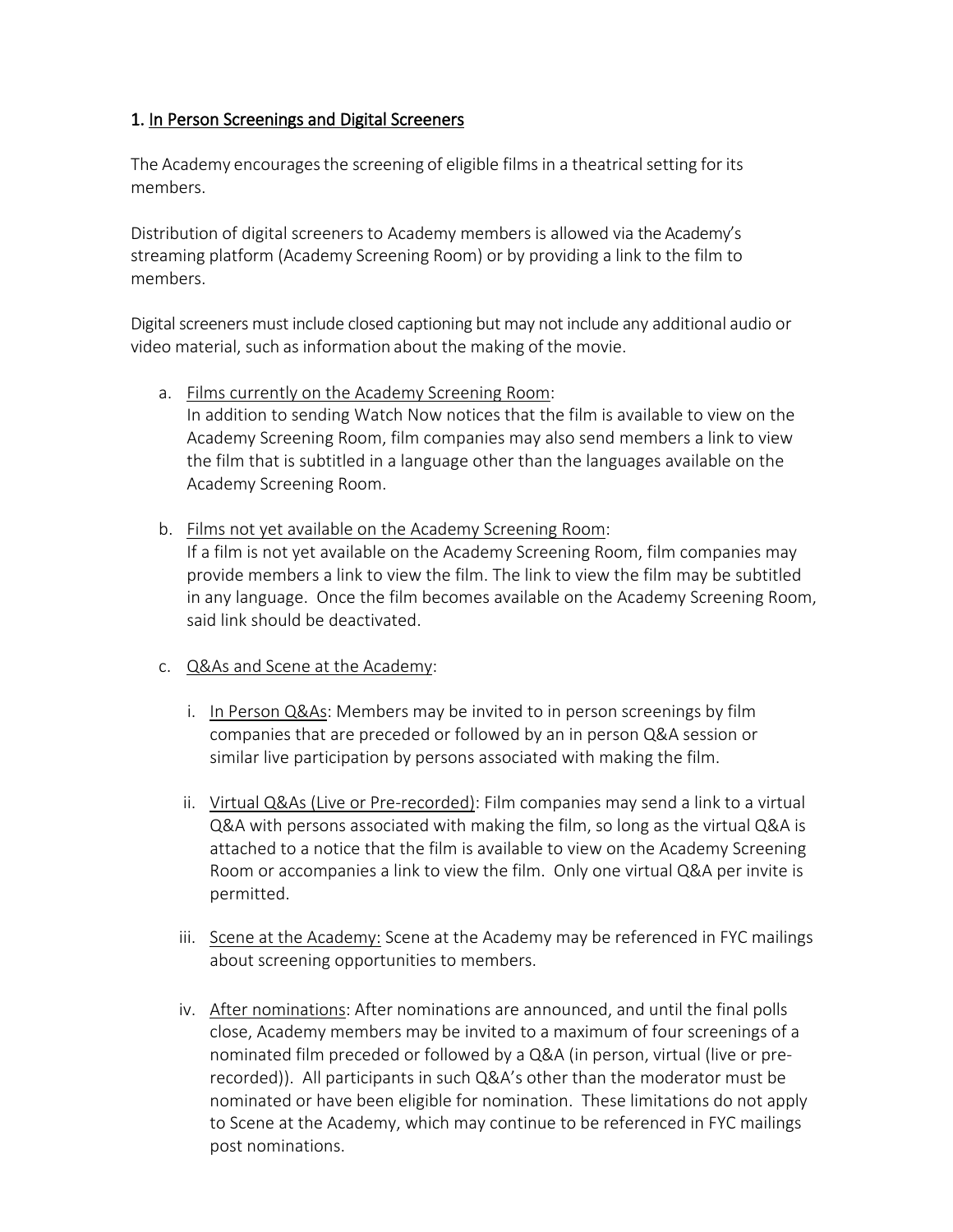#### d. Hosts and Moderators:

- i. "Hosts" are only permitted for in person screenings. At no time, may more than two "hosts" be listed on an invitation and such "hosts" must be present at the screening.
- ii. A Q&A may have only one moderator.
- iii. After nominations are announced, no Academy member may be listed as a "host" of a screening and no Academy member may serve as moderator for a Q&A, except for members directly associated with making the film.
- e. Promotional Items: No promotional materials, or anything of value, may be given to members at screenings or otherwise.
- f. Receptions and Refreshments: Prior to nominations, reasonable food and drink may be provided as permitted under Rule 7.
	- i. After nominations are announced, and until final polls close, screenings may not include any receptions, entertainment, complimentary food and beverage, or other hospitality.

### 2. Mail and Email

The Academy requires that film companies limit the volume of mail and email sent to members during Oscar season.

- a. Number of weekly mailings: Film companies may not send a member more than one email and one hardcopy mailing per Monday through Sunday seven-day period for each film the company represents. If a particular film is represented by more than one company, only one of the companies may send an email or mailing regarding it during such period.
- b. Mailings may only include the following:
	- i. Basic "for your consideration" listing of the artists who worked on the film.
	- ii. A brief, unembellished, creditless-synopsis of the film (300 characters or less including spaces). Said synopsis should simply tell what the film is about and must match the synopsis submitted for use on the Academy Screening Room.
	- iii. Post nominations, they may refer to any current Academy Award nominations received by a film.
	- iv. Screening schedules or notices of upcoming screeningsfor members (not mere notices of a commercial release).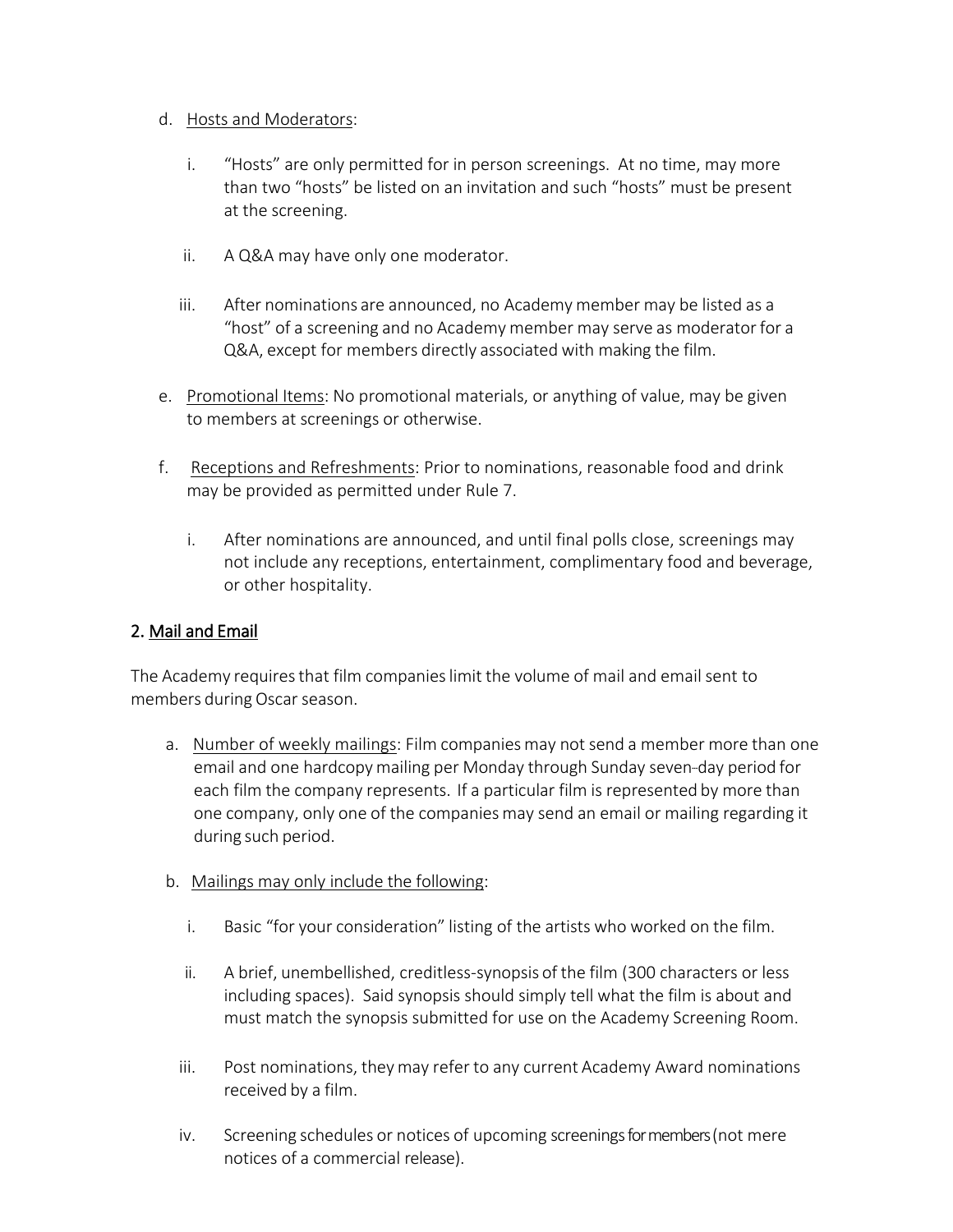- v. The film's basic title treatment.
- vi. Announce that a film is being made available on the Academy Screening Room or that a link to the film is being provided.
- vii. Post nominations, they may announce the availability of song and Bake-off materials on the Academy Screening Room.

#### c. Mailings may not include:

- i. Personal signature, personal regards, or pleas to watch the film.
- ii. Extolling the merits of a film, an achievement or an individual.
- iii. Quotes from reviews of a film.
- iv. Honors or awards, past or present, received by either the film or those involved with the film.
- v. Photographs, key art, or graphics.
- vi. Envelopes with a stamp or other graphic or text element that makes reference to a film or achievement.
- vii. Except as permitted in Regulation 3, links to any websites that promote a film.

#### d. Format restrictions:

- i. Letter format (8½" x 11" paper) or on postcards (maximum size 5" x 7").
- ii. Letters may not use card stock (card stock may only be used for postcards).

#### 3. Websites

References or links to websites in mailings, email and other communications to members are permitted as follows:

- a. Websites may contain: The same screening information allowed in email or direct mailings under Rule 2.
- b. Websites may not contain: Images, audio, video, graphical and other multimedia elements prohibited by these rules, or anything prohibited under Rule 2.
- c. Academy Membership Screening Q&A videos: Prior to nominations, links or embeds to the video containing the film's question and answer session at the Academy are allowed.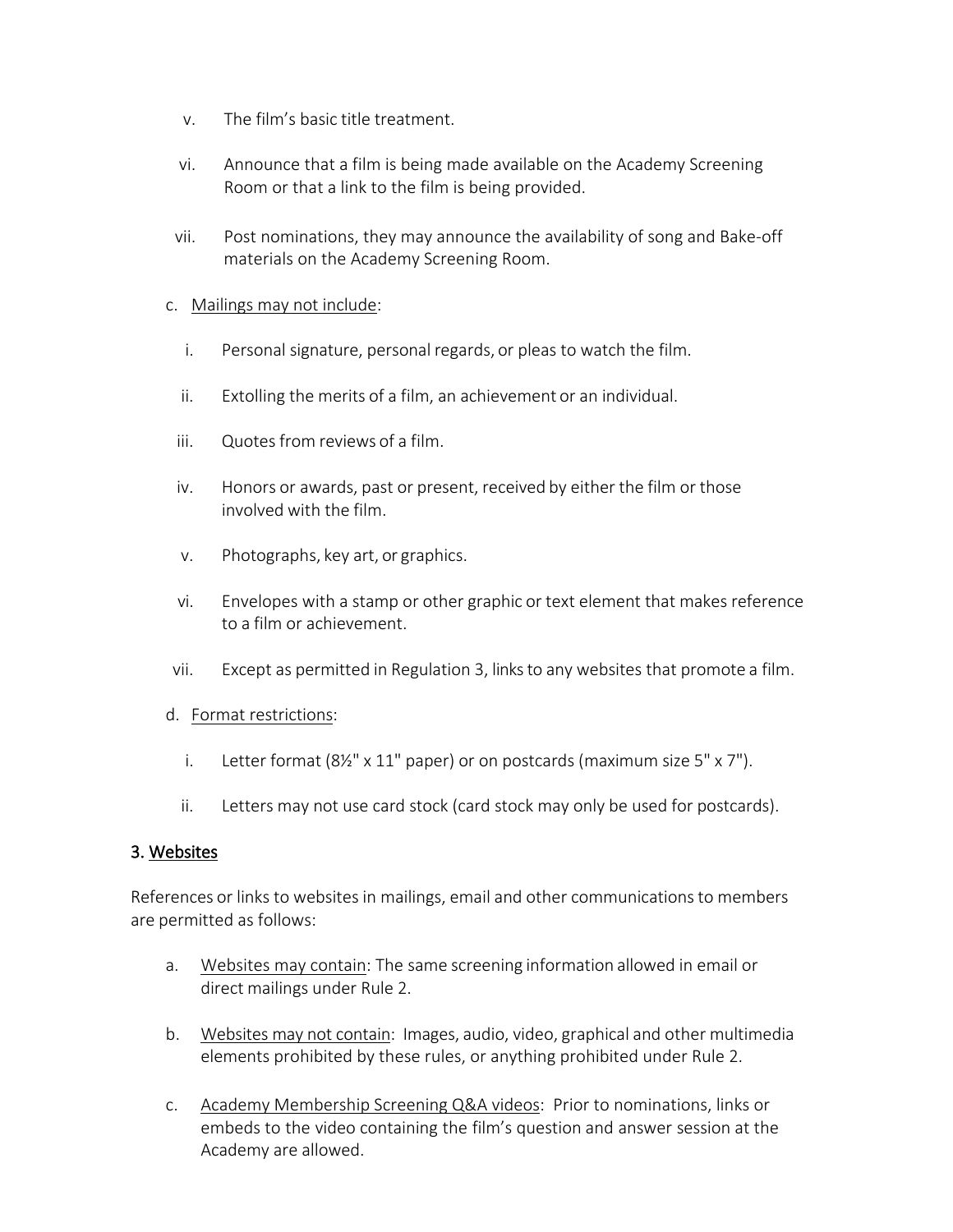### 4. Music

- a. It is permissible to distribute scores and songs digitally by providing members the ability to digitally access or download music.
	- i. Members may be sent a letter or email informing them where and how to perform the download.
	- ii. The letter or email must conform to Regulation 2 and the website at which members can access the music must conform to Regulation 3.
- b. Before nominations: Before nominations are announced, links to eligible scores may be sent to members of the Music Branch only.
	- i. The score music contained in the link must be the same and may not differ from the score music actually used in the finished film.
	- ii. Each music track must be titled and include the name of the composer(s). The titles must match the corresponding title and composer(s) listed on the cue sheet that has been submitted as part of the Original Score entry process.
	- iii. Only the tracks written specifically for the film by the eligible composer(s) may be included. Any additional music written by other composers, licensed music or music that is in any other way ineligible may not be included (even if written by the eligible composer).
	- iv. Songs may not be sent to any Academy member before nominations are announced. (Song nomination procedures already provide Music Branch voters with access to the eligible songs in the context of the motion picture).
	- v. Music Branch members may not directly contact other Music Branch members to promote the nomination of any song or score in any way, including, but not limited to, *via* mail, email, telephone or social media.
	- vi. Music branch members may not be invited to attend any screenings, nonscreening events or concerts that include live performances of music eligible for nomination. Members may abstain from voting if they feel they have been unduly influenced.
	- c. After nominations: After nominations are announced, links to nominated scores and songs may be sent to any Academy member, although no member may be sent duplicate links.
		- i. Links for nominated scores must adhere to the same guidelines regarding content as described above.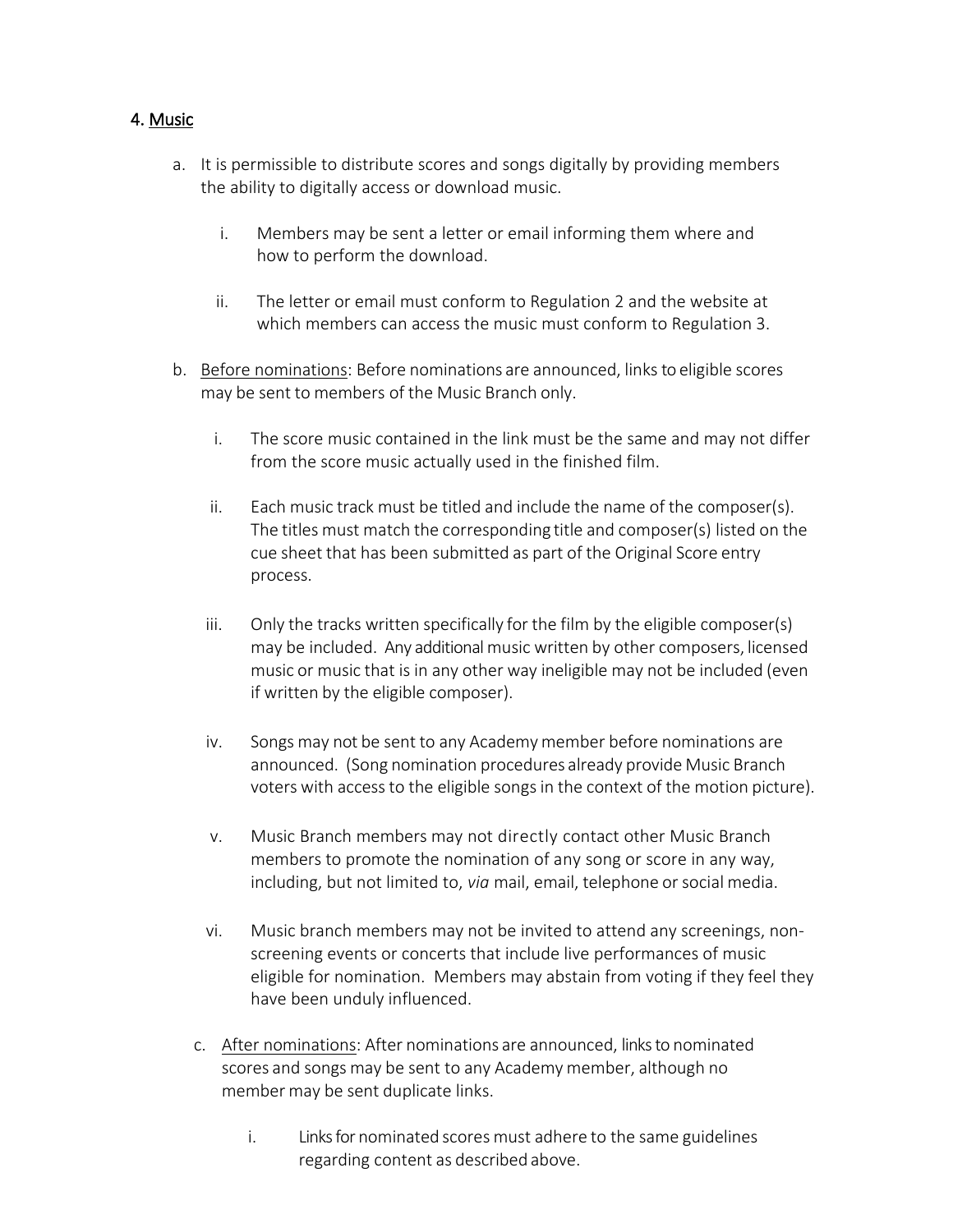- ii. Links for songs must be the same version that was produced for the motion picture.
- d. Neither video excerpts nor sheet music may be sent at any time.
- e. After the Shortlist is announced, and until final polls close, Music Branch Governors and Executive Committee members may not host or moderate a Q&A unless directly associated with the making of the film.

## 5. Screenplays

The following rules apply to both Writing categories (Writing (Adapted Screenplay) and Writing (Original Screenplay)).

- a. It is permissible to provide electronic versions of screenplays that Academy members can access or download at a company's website.
	- i. Members may be sent a letter or email informing them where and how to perform the download.
	- ii. The letter or email must conform to Regulation 2 and the website at which members can access the screenplay must conform to Regulation 3.
- b. Format: Screenplays should be the final shooting screenplay presented in standard industry form, i.e., with covers displaying only title and writer information (no graphics) and containing no review excerpts or other promotional materials.
- c. Before nominations: Before nominations are announced, screenplays may be sent to members of the Writers Branch only.
- d. After nominations: After nominations are announced, screenplays nominated in either of the two Writing categories may be sent to all members.

### 6. International Feature Film Category

While the International Feature Film award is not a branch-specific category and has its own viewing requirements and voting procedures, any film competing in this category shall be bound by the same rules stated herein.

If a film is also competing in a category other than International Feature Film, the additional category may be listed in the above referenced notices.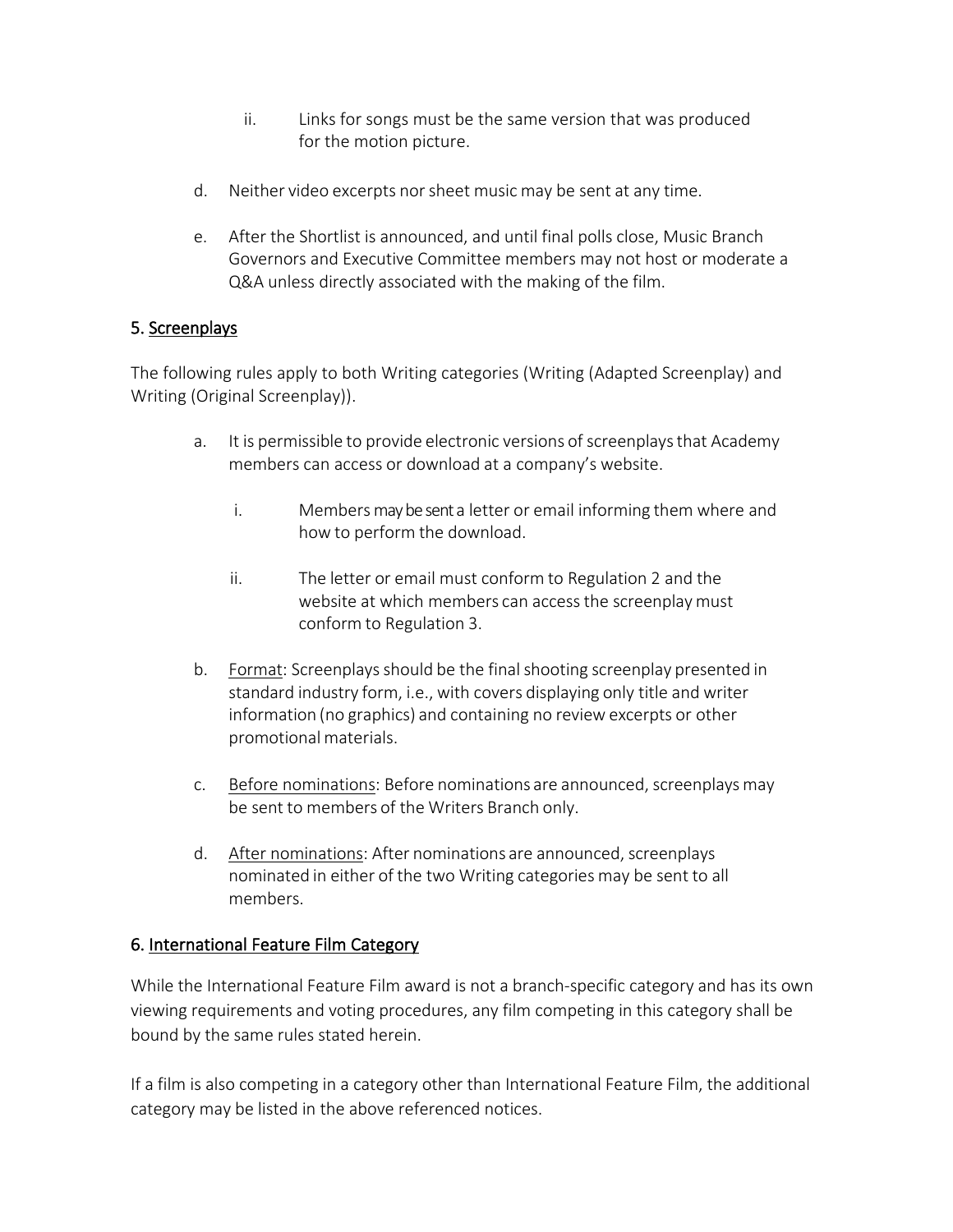## 7. Receptions, Parties and Other Non-Screening Events

- a. Prior to nominations: Members may not be invited to, and members may not attend, any dinners, lunches or other such events that are intended to promote an eligible film for awards consideration. However, this does not prohibit:
	- i. Providing non-excessive food and beverage at the time and place of a screening.
	- ii. Inviting members to an event that is unrelated to promoting an eligible film for awards consideration (e.g., a company party or DVD release event).
- b. After nominations: After nominations are announced, and until the final polls close, film companies are not permitted to invite members to attend any parties, dinners, lunches, or other non-screening events that promote nominated films.

Exception: Members may be invited to pre-receptions or after-parties held by film companies at the time and locale of any guild awards or other recognized industry awards event.

c. Virtual receptions are not permitted at any time.

# 8. Quote Rule

Any form of advertising in any medium including online and social media that includes quotes or comments by Academy Governors and Awards Committee members not directly associated with the film is prohibited.

# 9. Third-party Distribution

Film companies are prohibited from doing indirectly, or through a third party, anything that these regulations prohibit them from doing directly.

- a. They may not use subscriber-based publications to distribute prohibited promotional materials to an Academy member unless the member is a subscriber to those publications.
- b. The Academy defines "subscriber" as a member who has taken the intentional step of requesting that a publication be sent to them on a regular basis. The member does not necessarily have to pay for that subscription.
- c. Any Academy member who has not made such a request, however, will not be considered a subscriber, and any company that uses a publication to send the promotional materials anticipated by this regulation to such a member